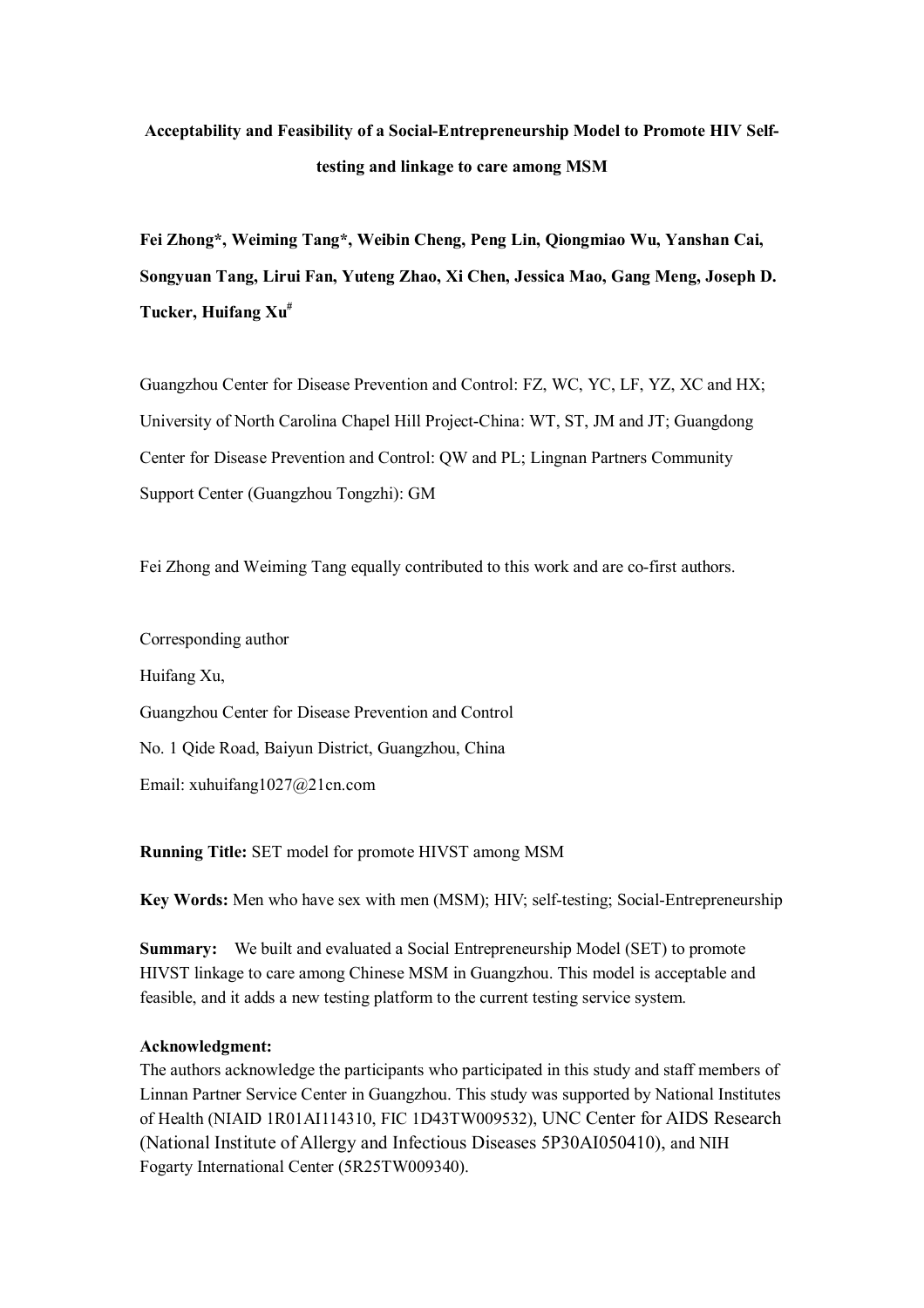## **Abstract**

**Background:** HIV self-testing (HIVST) offers an opportunity to increase HIV testing among people not reached by facility-based services. However, the promotion of HIVST is limited due to insufficient community engagement. We built a Social Entrepreneurship Model (SET) to promote HIVST linkage to care among Chinese MSM in Guangzhou.

**Method:** SET model includes a few key steps: Each participant first completed an online survey, and paid a \$23 USD (refundable) deposit to get a HIVST kit and a syphilis self-testing (SST) kit. After the testing, the results were sent to the platform by the participants and interpreted by CDC staff. Meanwhile, the deposit was returned to each participant. Finally, the CBO contacted the participants to provide counseling services, confirmation testing and linkage to care.

# **Result:**

During April-June of 2015, a total of 198 MSM completed a preliminary survey and purchased self-testing kits. Among them, the majority were aged under 34 (84.4%) and met partners online (93.1%). In addition, 68.9% of participants ever tested for HIV, and 19.5% had ever performed HIVST. Overall, feedback was received from 192 (97.0%) participants. Among these, 14 people did not use kits, and the HIV and syphilis prevalence among these users were of 4.5% (8/178) and 3.7% (6/178), respectively. All of the screened HIV-positive cases sought further confirmation testing and were linked to care.

# **Conclusion:**

Using an online SET model to promote HIV and syphilis among Chinese MSM is acceptable and feasible, and this model adds a new testing platform to the current testing service system.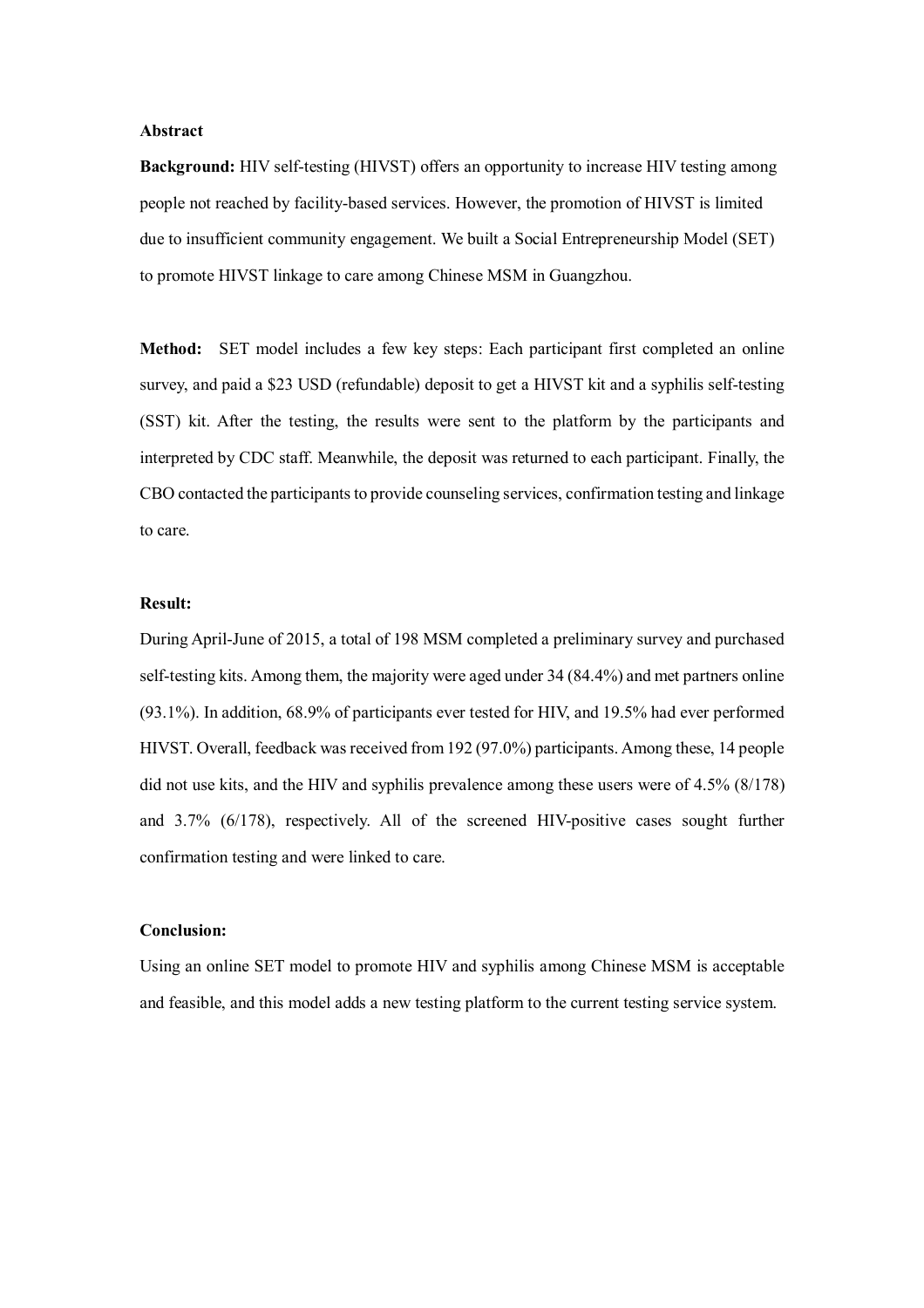#### **Introduction**

As the critical entry point into a cascade of service(1), HIV testing is widely used to monitor and control the epidemic of HIV.(2) However, globally, only 51% of people with HIV know their status.(3) In China, about 50% of men who have sex with men (MSM) have never tested for HIV.(4) This lack of awareness plays a key role in HIV transmission.(5, 6) As a userfriendly, rapid and accurate approach, HIV self-testing (HIVST) has potential to become an important solution for this dilemma.(7)

HIVST is a process whereby a person who wants to know his/her HIV status collects a specimen (oral swab or blood), performs a test, and interprets the test result in private, which is different from facility-based HIV testing.(8) Facility-based HIV testing was defined as HIV testing conducted in health-care facilities (clinics, hospitals, fixed stand-alone voluntary counselling and testing sites).(9) In China, facility-based HIV testing also include community testing sites that supported by government, as majority of the community testing sites are also voluntary counseling and testing sites of government. This provides an opportunity for people to test themselves discreetly and conveniently.(10)

Even as HIVST becomes more and more popular, its implementation is still limited by insufficient community engagement and poor promotion. For example, in China, HIVST kits are mainly distributed through online stores, which are organized entirely by private companies with poor HIVST counseling and insufficient attention to linkage.(11) To address these issues, we built a social-entrepreneurship HIVST (SET) model, and to evaluate the acceptability and feasibility of this model in promotes HIV testing and linkage to care among Chinese MSM. Guangzhou provides a unique opportunity to conduct this study. First, the HIV prevalence among MSM in Guangzhou is very high and still increasing, while HIV testing rate is still low.(12, 13) Second, Guangzhou is one of the very first cities that promote HIVST in China, and several different models has been tried. Third, Guangzhou has one of the largest community based organizations (Guangzhou Tongzhi, GZTZ) in China, and this organization has about 10 years of experience on providing friendly service to MSM in Guangzhou, which can reduce stigma and promote confidentiality.(14)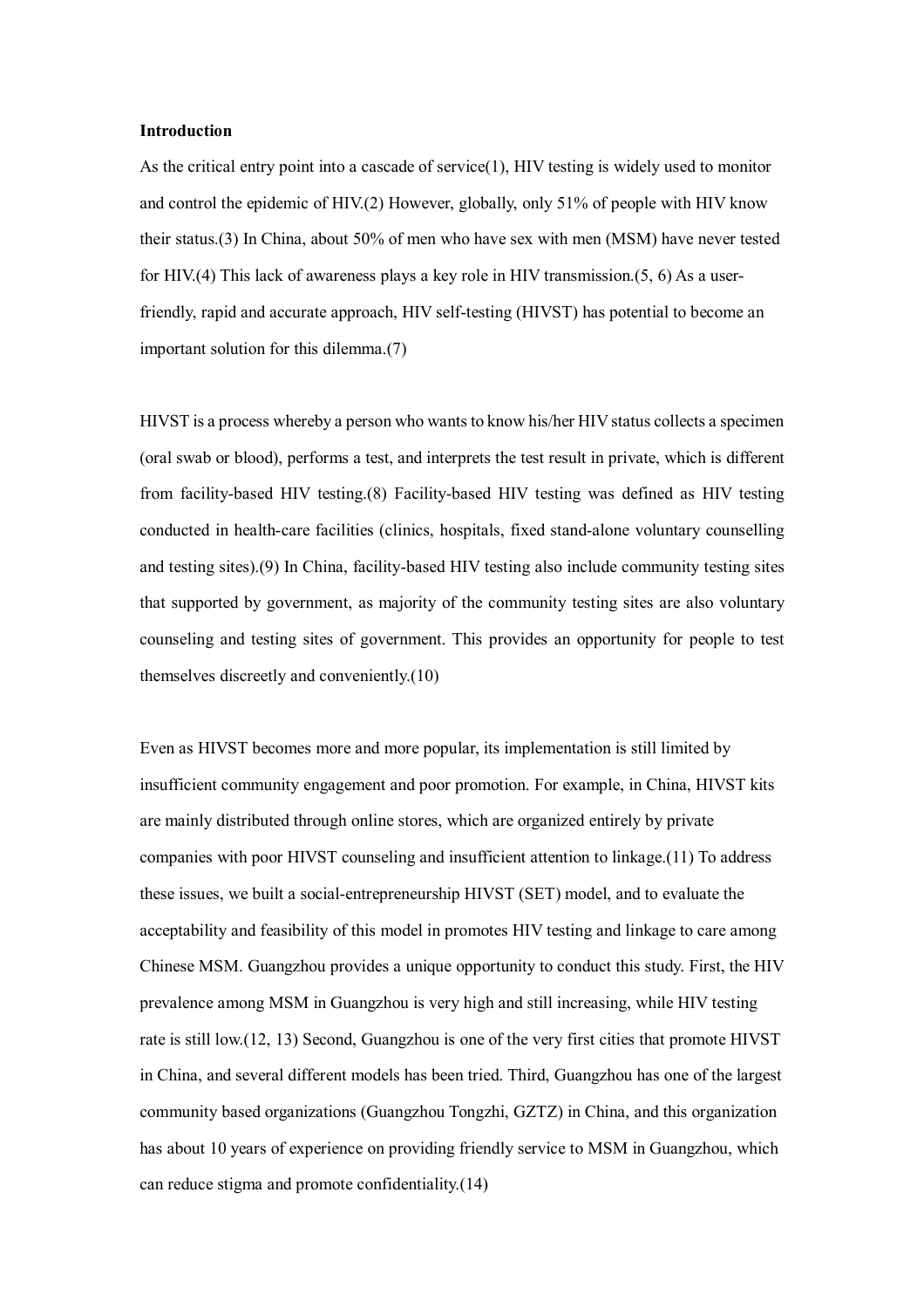## **Methods**

Ethics review committees in Guangzhou Center for Disease Prevention and Control reviewed and approved the study prior to the launch.

#### **SET model development**

To promote HIV testing among Chinese MSM, we build an online platform-SET model. This model included the following key steps: First, participants who were males,  $\geq 18$  years old, residing in Guangzhou, ever engaged in anal sex with a man, and willing to provide a cell phone number and address were recruited to complete an online survey. Second, after the survey, eligible participants paid a \$23 USD (refundable) deposit in exchange for HIVST and syphilis self-testing (SST) kits. Third, the self-testing packages were shipped to the address provided by the participants. Fourth, after receiving the testing kits and performing selftesting, the participants took pictures of the kits showing the testing results, and sent it back to us. Fifth, the study staff then interpreted the results and gave feedback to the participants. Meanwhile, the deposit was then refunded afterward. Finally, GZTZ contacted individuals testing positive for HIV or syphilis to provide counseling services, confirmation testing and linkage to care. (Figure 1). If participants did not report their results to the group within four weeks, a follow up call was made to each of them.

# **Measures**

Socio-demographic information collected included age, marital status, living situation, occupation, education, and income. Participants were asked about their sexual orientation as well as their preferred sexual role during anal sex, number of sexual partners in the last six months, and condomless anal intercourse with regular and casual male partners in the last six months and during the last intercourse.

Participants were also asked whether they had ever tested for HIV (yes/no), frequency of HIV testing (every three months, every six months, every year or other) and why they had chosen to undergo HIV testing. If participants reported any HIV testing history, they were further asked about HIVST history (yes/no), source of HIVST kits (online, from friends, pharmacy or others)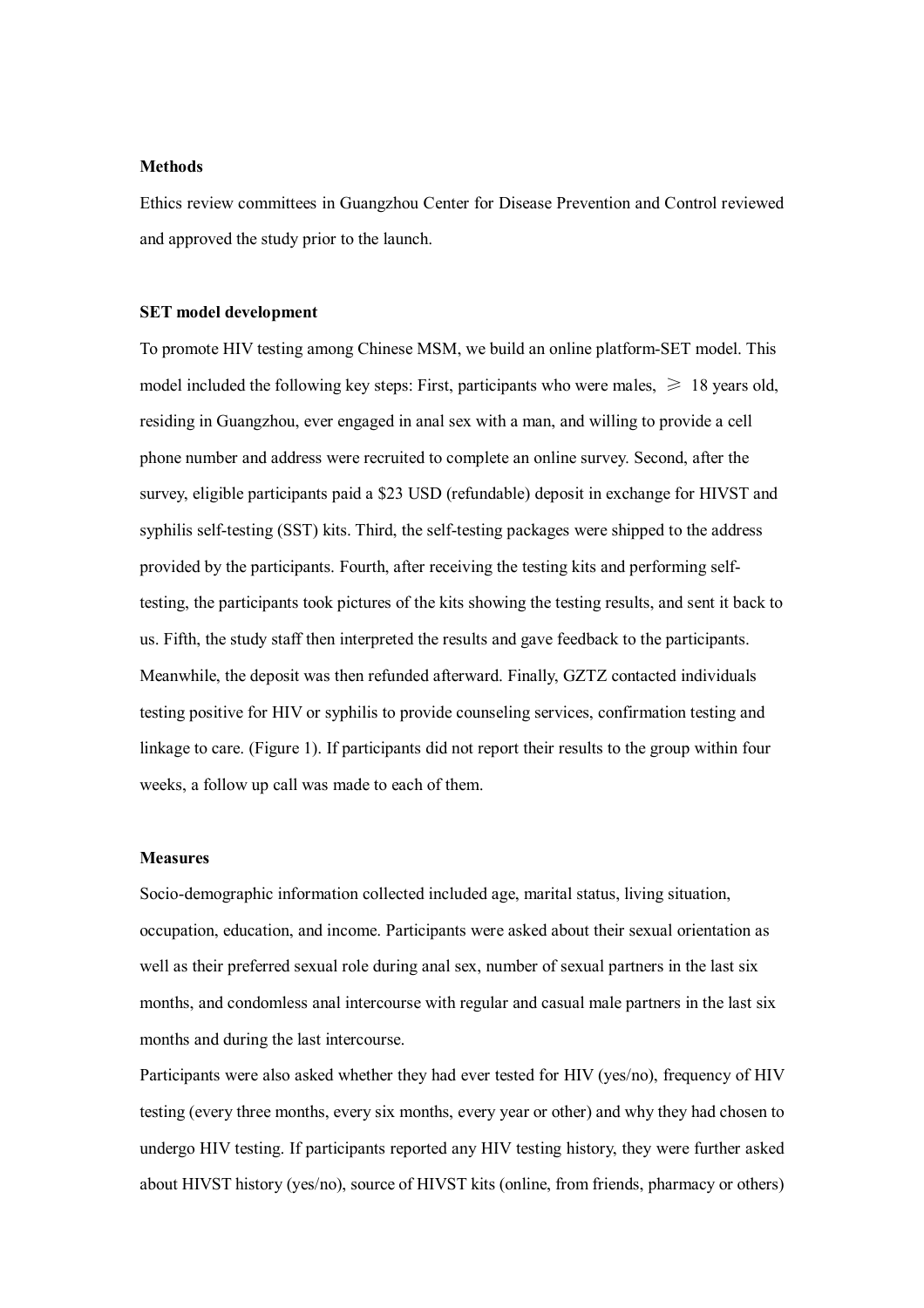and reasons for performing HIVST. In addition, we also obtained information regarding where participants would conduct HIVST, who would be present while they tested, whether they would seek confirmation testing, with what frequency they would be willing to complete HIVST, and potential barriers for HIVST.

## *HIV and syphilis self-testing*

Finger prick blood samples were collected by each participant for the HIV and syphilis rapid testing. The rapid test kits that were used in our study included Colloidal Gold Device Rapid Test for Antibody to Human Immunodeficiency Virus (Beijing Wantai Biological Pharmacy Enterprise Co. Ltd., Beijing, China) and Colloidal Gold Device Rapid Test for Antibody to syphilis (Beijing Wantai Biological Pharmacy Enterprise Co. Ltd., Beijing, China). All participants screening positive for HIV or syphilis were encouraged to undergo confirmation testing.

## *Statistical Analysis*

Using responses from participants who purchased self-testing kits, descriptive analysis was performed to describe the socio-demographics, risk behaviors, willingness to complete HIVST, barriers and facilitators of HIVST. Univariate and multivariate logistic regressions were used to compare people who did and did not apply for self-testing kits after finishing the online survey. The multivariate logistic regression models were adjusted for demographic characteristics including age (continuous), marital status, education and monthly income. Data analysis was completed using SAS version 9.3 (SAS Int. Cary, NC, USA).

## **Results**

### *Participants*

Of the 555 people signed the consent form, 21 did not meet eligibility requirements and 115 did not finish the online survey. Among the 380 participants who completed the online survey, a total of 198 persons bought the self-testing kits.

More than half of the people who finished the online survey were between 25 and 34 years old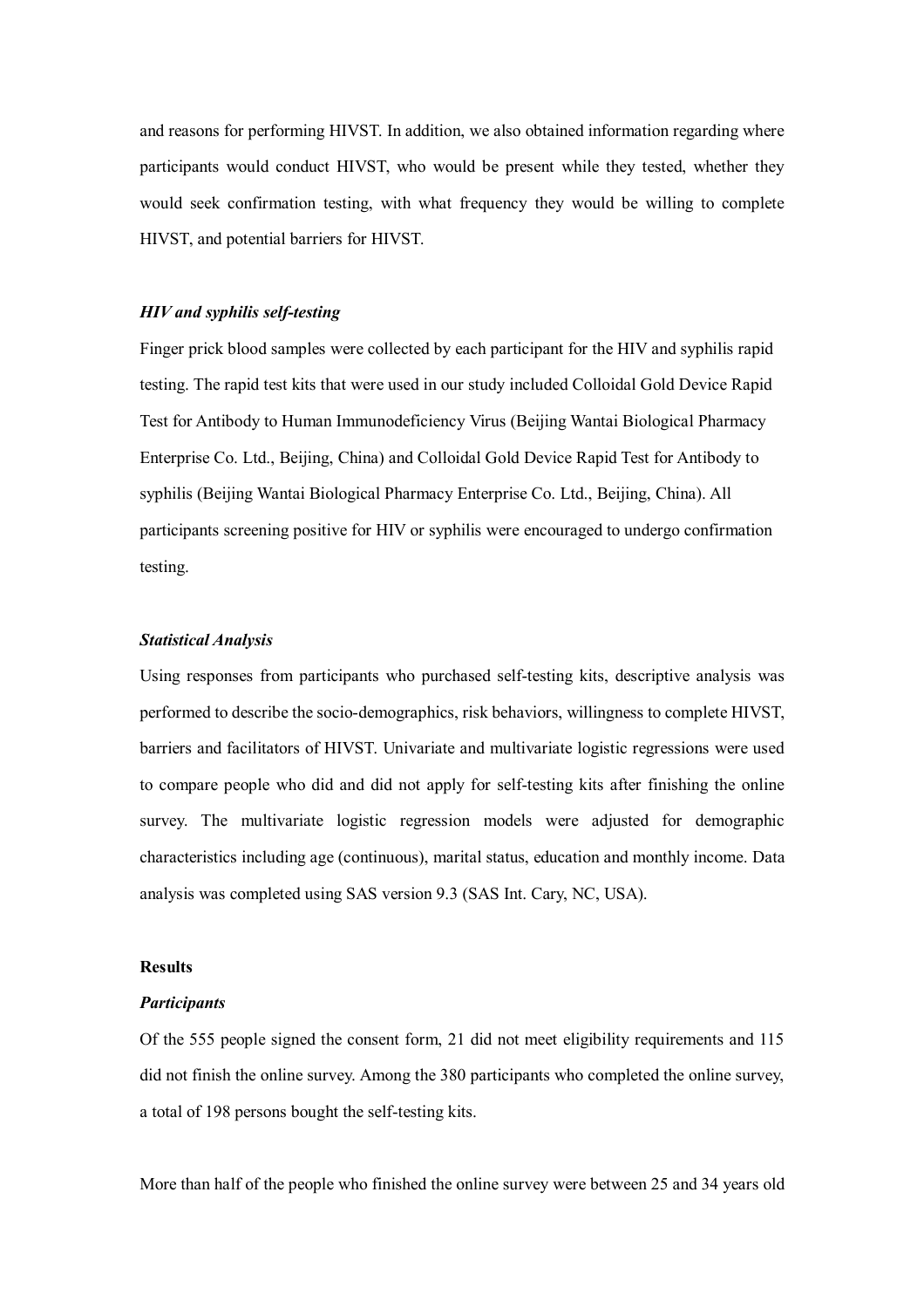(54.2%) and had a monthly income of around 800 USD or less. In addition, the majority of participants were never married (88.7%) and had a college degree or higher (85.2%). (Table 1)

The majority of the participants found partners through Internet (92.1%), self-identified as homosexual (78.4%), and had engaged in anal sex with men in the last six months (81.6%). In addition, 57.6% of the participants reported that they had two or more partners in the last six months, and 39.5% of the participants had engaged in condomless anal intercourse in the last six months. In addition, 68.9% of the participants had ever tested for HIV and 19.5% had ever performed HIVST.

Among the 198 MSM who purchased HIVST kits, 72.2% (143) of them ever tested for HIV before, and 62.1% (123) of them ever tested at facility based sites. Overall, self-testing successfully reached about two-fifths (37.9%) of MSM not reached by facility based HIV testing.

#### *Testing results and linkage to care*

From those who purchased the kits, feedback was received from 192 (97.0%) participants. Among these, 178 (92.7%) of them had performed HIV and syphilis self-testing within four weeks after purchased the kits online (Figure 1). Of the 178 people who performed self-testing, HIV and syphilis prevalence of 4.5% (8/178) and 3.7% (6/178), respectively.

All of the screened HIV positive case sought further confirmation testing, and, seven were newly identified HIV positive cases. All the newly identified self-tested positive cases were confirmed to be HIV-positive, and they were linked to care and got their first CD4 count testing. All the six syphilis-positive cases were encouraged to undergo further confirmation testing at either local CDCs or hospitals.

## *Comparison between those purchased the self-testing kits and not*

Table 1 gives the demographic and behavior data of participants who did and did not purchase the self-testing kits. The two groups are comparable except that participants reporting more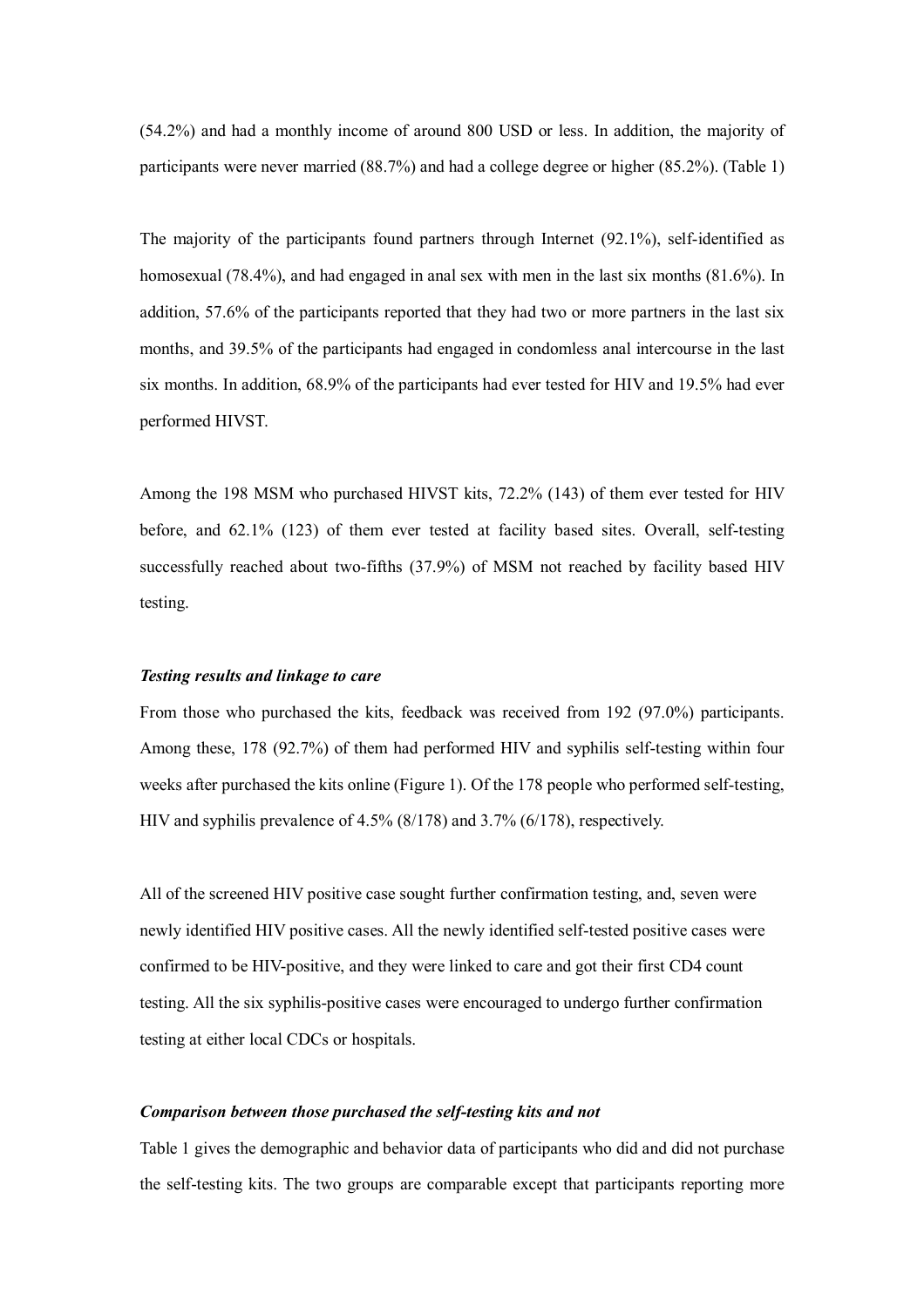sexual partners in the last six months were more likely to purchase the kits. Multivariate regression analysis indicated that participants with more than 5 partners in the last six months were more likely to purchase the kits (adjusted OR=2.49, 95% CI: 1.08-5.71).

## *Willingness of HIVST*

The primary reason for choosing HIVST was convenience and to save time (46.3%), followed by protection of privacy (40.0%), ease of use (6.3%) and accuracy (5.8%). The top two places where participants would be willing to obtain the self-testing kits were online stores (71.6%) and pharmacies (35.3%). The majority of the participants purchased the kit for themselves  $(90.8)$ , wanted to use the kits at home  $(95.0\%)$  and alone  $(72.1\%)$ . Only 7.6% of the buyers reported that they would not seek counseling after HIVST, and 66.8% people reported that they would use HIVST in the future, if it was free (Supplement Table 1).

## *Facilitators and barriers for HIVST*

The top three self-reported facilitators for HIVST among people who purchased the kits included anonymity  $(55.8\%)$ , ease of use  $(49.0\%)$  and ability to test alone  $(40.8\%)$ . The top three self-reported barriers for HIVST were concern about the accuracy of the test (42.9%), potential cost (40.3%), and concern about self-interpreting results (36.3%). (Supplement Table 2).

## **Discussion**

Our piloted study found that a SET model is acceptable and feasible for promotion of HIV selftesting among MSM, and it adds a new useful platform to the current testing service system. Our study builds on previous research promoting HIVST among key populations by creating an inventive HIVST model, evaluating its acceptability and feasibility, reporting linkage to care results and answering concerns of HIVST (on linkage to care and counseling) raised by other researchers.

In our study, over 97% people reported the testing results back to the group, and all of the eight self-tested and confirmed HIV positive cases were linked to care. These high rates highlight the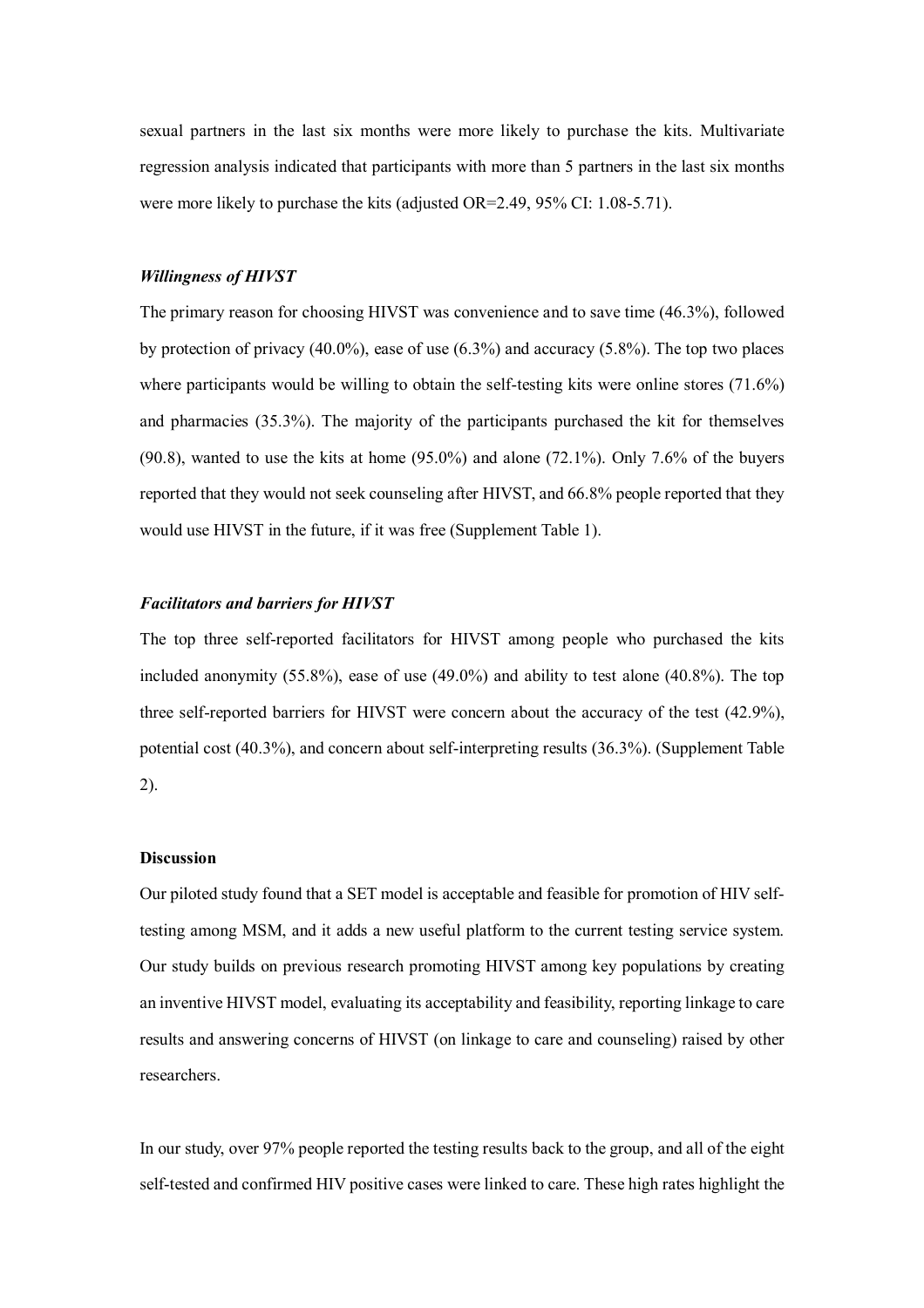feasibility of the SET model. In addition, it disproved the concern that participants would avoid seeking healthcare if the result were positive(15, 16). Furthermore, the SET model provided evidence that using mobile health technologies to track self-testing and linkage to care is feasible, in response to the recommendations raised by Mavedzenge et al(15).

Our study indicated that about half of the people who completed the online survey and stated willingness to buy the kits did not purchase the kits. One potential explanation is the complicated process of the SET model, which may have reduced the enthusiasm of some of the participants. Another potential explanation is that participants needed to pay the deposit online, and some of them may have had no online payment experience. Finally, the requirement of reporting the testing results to get the refund back could be another important reason.

Worry about the testing accuracy and cost are the top two concerns of the participants. These findings are consistent with previous studies focusing on the acceptability of HIVST. (15) To reduce these barriers, our SET model included the most widely used HIV rapid testing kits in China, which have very good testing accuracy. In addition, we provided very detailed testing instructions to the participants, and asked them to send the pictures back to allow the group to interpret the results.

Our study has several limitations. First, the sample size of our study is small, as only 198 people purchased the kits. We will continue the project and further expand HIVST among MSM. Second, we only asked that participants return the testing kits to us, but did not collect information during the follow-up period on user experience when using the kits. Third, 115 people who met the inclusion criteria drop-out from the study before the online survey. One potential reason for this drop out is that these drop-outers may only want to get HIVST, but do not willing to fill the questionnaires. For implementation purpose, we may need to simplify the process. Finally, since the online survey targeted people willing to take HIVST, we cannot determine what types of populations are less likely to test through our SET model.

Our results suggest that using the SET model to promote HIV testing using HIVST and linkage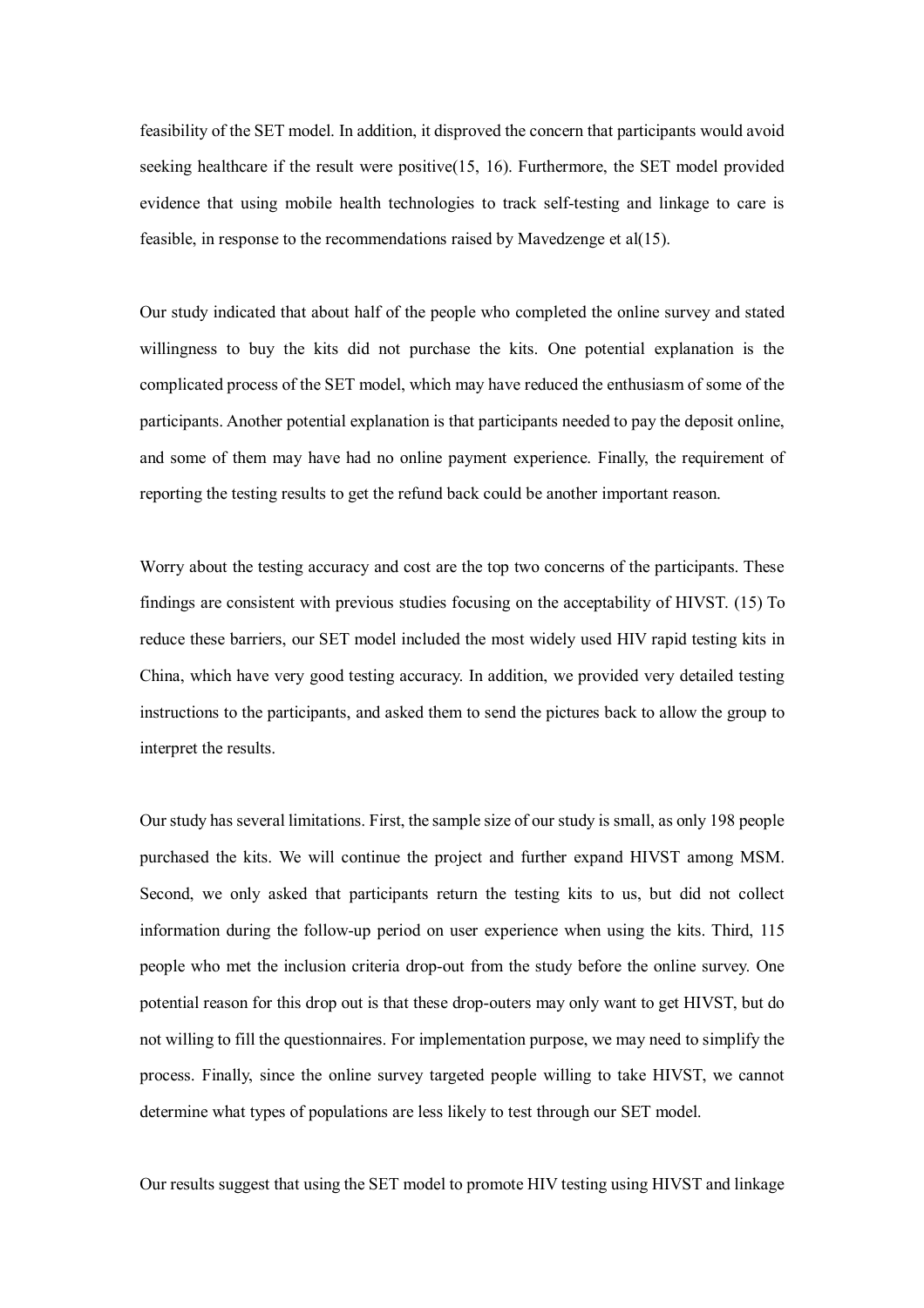to care among Chinese MSM is feasible and acceptable. This new tool may be especially useful in low and middle-income countries where community organizations are very involved in HIV prevention, and where internet access is good.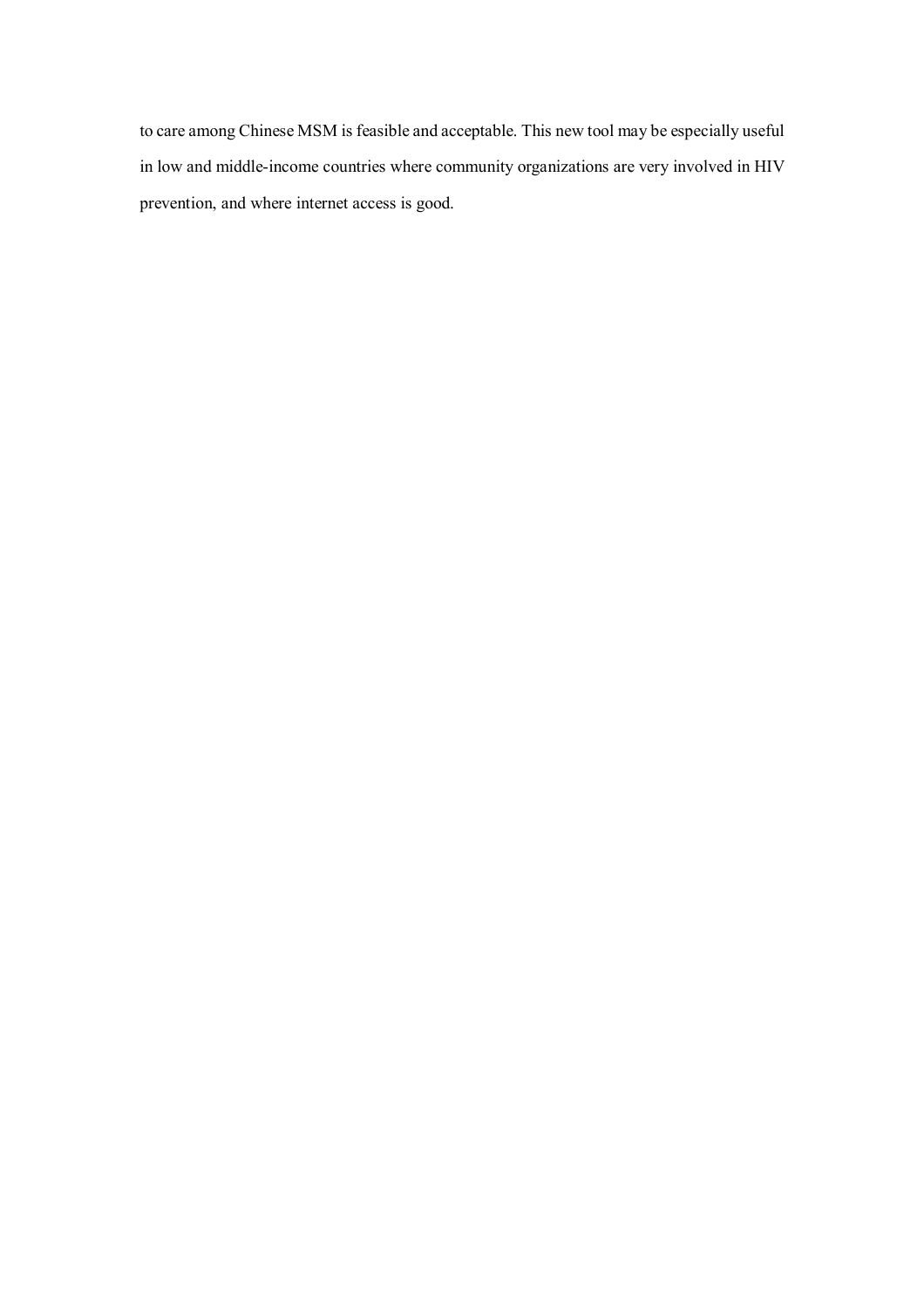**Table 1 Demographic characteristics and behaviors of the MSM who finished the online survey, and variables associated with final purchasing self-testing kits among MSM who are willing to perform HIVST in China, 2015(N=380)**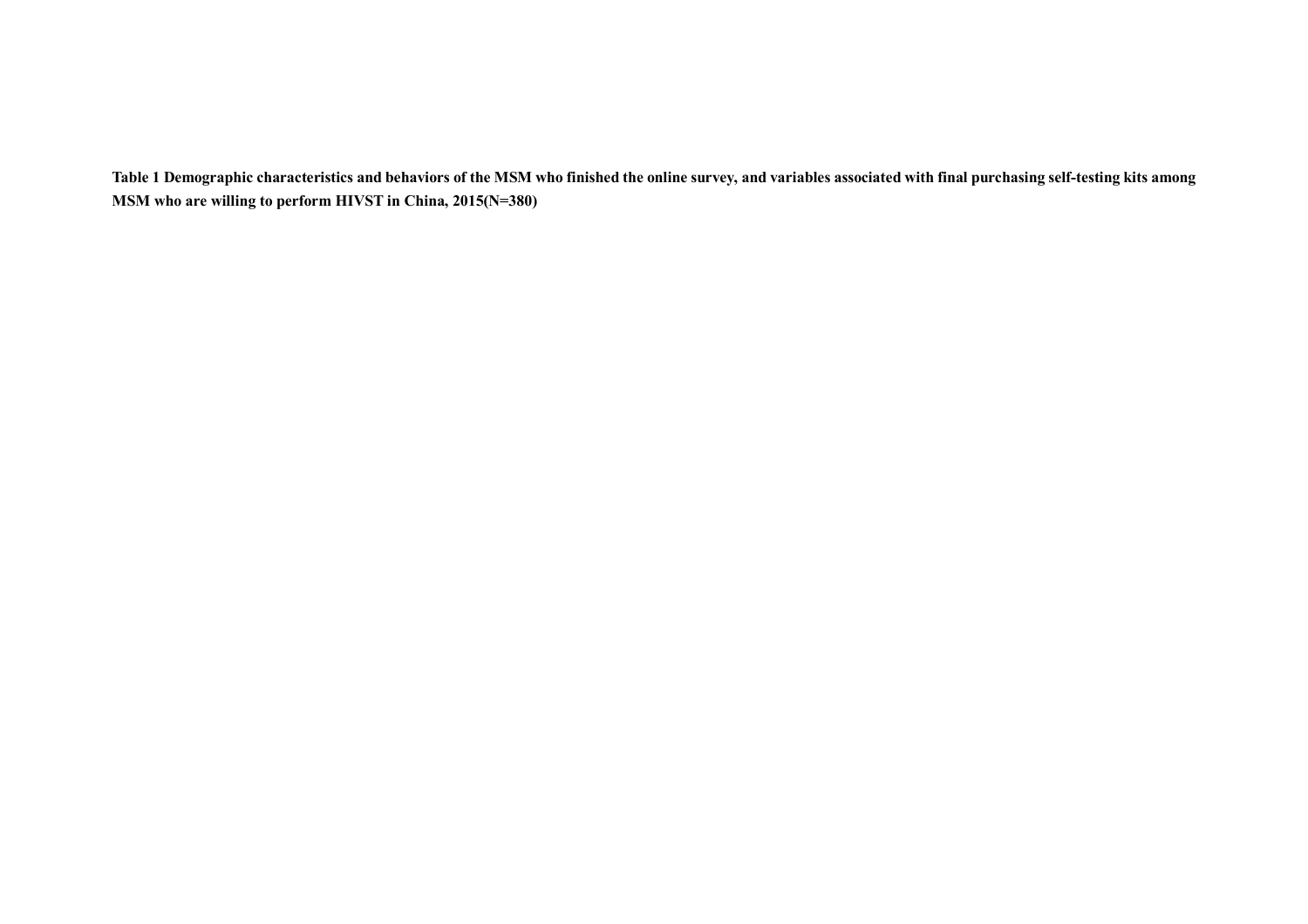| <b>Variables</b>      |                                | Total $(N=380)$ |         | <b>Purchased kits</b><br>$(n=198)$ |         | Not purchased kits<br>$(n=182)$ |         | <b>Crude Model</b> | <b>Adjusted Model*</b> |
|-----------------------|--------------------------------|-----------------|---------|------------------------------------|---------|---------------------------------|---------|--------------------|------------------------|
|                       |                                | Frequency       | Percent | Frequency                          | Percent | Frequency                       | Percent | OR (95%CI)         | OR (95%CI)             |
| Age                   | Less than 25                   | 111             | 29.2    | 54                                 | 27.3    | 57                              | 31.3    |                    |                        |
|                       | $25 - 34$                      | 206             | 54.2    | 113                                | 57.1    | 93                              | 51.1    |                    |                        |
|                       | 35 and above                   | 63              | 16.6    | 31                                 | 15.7    | 32                              | 17.6    |                    |                        |
| <b>Marital status</b> | Ever married                   | 43              | 11.3    | 16                                 | 8.1     | $27\,$                          | 14.8    |                    |                        |
|                       | Never Married                  | 337             | 88.7    | 182                                | 91.9    | 155                             | 85.2    |                    |                        |
| <b>Education</b>      | Senior high school or<br>below | 56              | 14.8    | $22\,$                             | 11      | 34                              | 18.7    |                    |                        |
|                       | College/Bachelor               | 273             | 71.8    | 152                                | 76.8    | 121                             | 66.5    |                    |                        |
|                       | Masters or PhD                 | 51              | 13.4    | 24                                 | 12.2    | 27                              | 14.8    |                    |                        |
| <b>Monthly income</b> | 300 USD or below               | 79              | 20.8    | 37                                 | 18.7    | $42\,$                          | 23.1    |                    |                        |
|                       | 301-800 USD                    | 125             | 32.9    | 62                                 | 31.3    | 63                              | 34.6    |                    |                        |
|                       | 801-1500 USD                   | 102             | 26.8    | 56                                 | 28.3    | 46                              | 25.3    |                    |                        |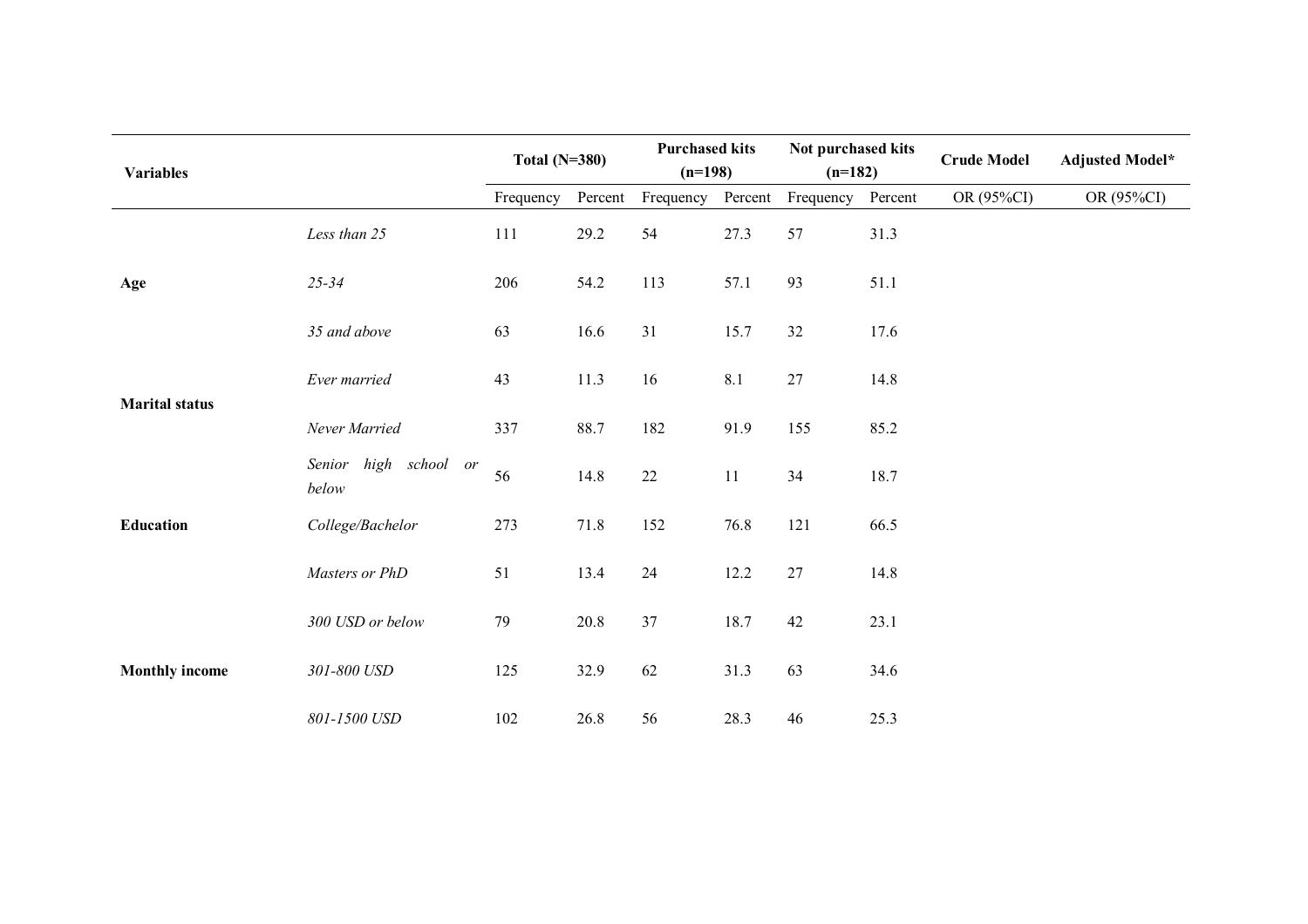|                                           | Above 1500 USD   | 74  | 19.5 | 43  | 21.7 | 31  | 17   |                         |                       |
|-------------------------------------------|------------------|-----|------|-----|------|-----|------|-------------------------|-----------------------|
| Venue                                     | Internet         | 350 | 92.1 | 186 | 94   | 164 | 90.1 | 1.70(0.80, 3.64)        | 1.53(0.69, 3.42)      |
|                                           | <b>Others</b>    | 30  | 7.9  | 12  | 6.1  | 18  | 9.9  | Ref                     | Ref                   |
| <b>Sexual orientation</b>                 | Homosexual       | 298 | 78.4 | 158 | 79.8 | 140 | 76.9 | 1.19(0.73, 1.93)        | 1.17(0.70, 1.93)      |
|                                           | <b>Bisexual</b>  | 82  | 21.6 | 40  | 20.2 | 42  | 23.1 | Ref                     | Ref                   |
|                                           | Insertive        | 113 | 29.7 | 57  | 28.8 | 56  | 30.8 | 0.91(0.57, 1.47)        | 0.89(0.54, 1.46)      |
| <b>Sexual role</b>                        | Acceptive        | 100 | 26.3 | 53  | 26.8 | 47  | 25.8 | 1.01(0.62, 1.67)        | 0.95(0.57, 1.59)      |
|                                           | No preference    | 167 | 43.9 | 88  | 44.4 | 79  | 43.4 | Ref                     | Ref                   |
| <b>Engaged in anal sex with</b>           | Yes              | 310 | 81.6 | 164 | 82.8 | 146 | 80.2 | 1.19(0.71, 2.00)        | 1.18(0.69, 2.02)      |
| men in last 6 months                      | N <sub>o</sub>   | 70  | 18.4 | 34  | 17.2 | 36  | 19.8 | Ref                     | Ref                   |
|                                           | $\theta$         | 70  | 18.4 | 34  | 17.2 | 36  | 19.8 | Ref                     | Ref                   |
| Number of partners in                     | $\boldsymbol{l}$ | 91  | 24   | 41  | 20.7 | 50  | 27.5 | 0.87(0.47, 1.62)        | 0.80(0.42, 1.53)      |
| the last six months                       | 2 to 5           | 175 | 46.1 | 93  | 47   | 82  | 45.1 | 1.20(0.69, 2.09)        | 1.22(0.68, 2.18)      |
|                                           | Above 5          | 44  | 11.6 | 30  | 15.2 | 14  | 7.7  | $2.27(1.03, 4.99)^{\#}$ | $2.49(1.08,5.71)^{*}$ |
| <b>Engaged in CAI in the</b>              | Yes              | 150 | 39.5 | 72  | 36.4 | 78  | 42.8 | 0.76(0.50, 1.15)        | 0.77(0.50, 1.18)      |
| last six months                           | N <sub>o</sub>   | 230 | 60.5 | 126 | 63.6 | 104 | 57.2 | Ref                     | Ref                   |
| <b>Used condom during last</b>            | Yes              | 227 | 73.2 | 123 | 75   | 104 | 71.2 | 1.21(0.73, 2.00)        | 1.19(0.70, 2.03)      |
| anal intercourse                          | N <sub>o</sub>   | 83  | 26.8 | 41  | 25   | 42  | 28.8 | Ref                     | Ref                   |
| Have a regular partner                    | Yes              | 203 | 53.4 | 104 | 52.5 | 99  | 54.4 | 0.93(0.62, 1.39)        | 0.96(0.63, 1.45)      |
| in the last six months                    | N <sub>o</sub>   | 177 | 46.6 | 94  | 47.5 | 83  | 45.6 | Ref                     | Ref                   |
| <b>Engaged in CAI with</b>                | Yes              | 100 | 26.3 | 50  | 25.3 | 50  | 27.5 | 0.89(0.57, 1.41)        | 0.91(0.57, 1.47)      |
| regular partner in the<br>last six months | N <sub>o</sub>   | 280 | 73.7 | 148 | 74.7 | 132 | 72.5 | Ref                     | Ref                   |
|                                           | $\theta$         | 194 | 51.1 | 95  | 48   | 99  | 54.4 | Ref                     | Ref                   |
|                                           | $\mathfrak{1}$   | 65  | 17.1 | 30  | 15.1 | 35  | 19.2 | 0.89(0.51, 1.57)        | 1.00(0.55, 1.81)      |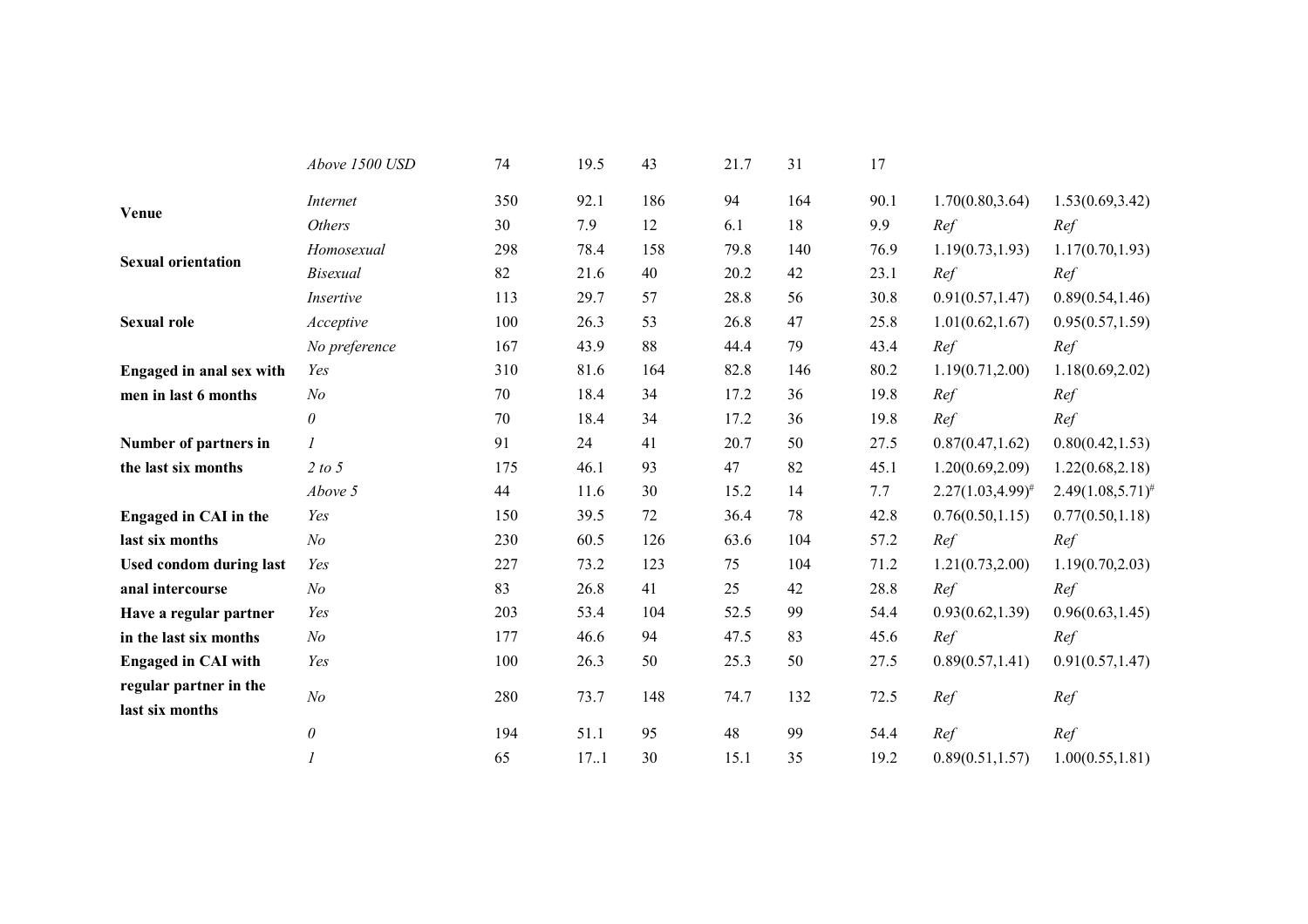| <b>Number of casual</b>      |                         |     |      |        |      |     |      |                  |                  |
|------------------------------|-------------------------|-----|------|--------|------|-----|------|------------------|------------------|
| partners in the last six     | 2 or above              | 121 | 31.8 | 73     | 36.9 | 48  | 26.4 | 1.59(1.00, 2.51) | 1.59(0.99, 2.57) |
| months                       |                         |     |      |        |      |     |      |                  |                  |
| <b>Engaged in CAI with</b>   | Yes                     | 84  | 22.1 | 39     | 19.7 | 45  | 24.7 | 0.75(0.46, 1.21) | 0.82(0.49, 1.37) |
| casual partner in the last   | N <sub>o</sub>          | 296 | 77.9 | 159    | 80.3 | 137 | 75.3 | Ref              | Ref              |
| six months                   |                         |     |      |        |      |     |      |                  |                  |
| <b>Engaged in commercial</b> | Yes                     | 53  | 13.9 | 27     | 13.6 | 26  | 14.3 | 0.95(0.53, 1.69) | 1.02(0.55, 1.88) |
| sex with men in the last     | $\mathcal{N}o$          | 327 | 86.1 | 171    | 83.4 | 156 | 85.7 | Ref              | Ref              |
| six months                   |                         |     |      |        |      |     |      |                  |                  |
| Engaged in group sex in      | Yes                     | 24  | 6.3  | 12     | 6.1  | 12  | 6.6  | 0.91(0.40, 2.09) | 1.03(0.43, 2.45) |
| the last six months          | N <sub>o</sub>          | 356 | 93.7 | 186    | 93.9 | 170 | 93.4 | Ref              | Ref              |
| <b>Engaged in sex with</b>   | Yes                     | 34  | 8.9  | 13     | 6.6  | 21  | 11.5 | 0.54(0.26, 1.11) | 0.61(0.28, 1.31) |
| women in last six months     | N <sub>o</sub>          | 346 | 91.1 | 185    | 93.4 | 161 | 88.5 | Ref              | Ref              |
| <b>Engaged in condomless</b> | Yes                     | 17  | 4.5  | $\tau$ | 3.5  | 10  | 5.5  | 0.63(0.24, 1.69) | 0.72(0.25, 2.03) |
| virginal sex with women      |                         |     |      |        |      |     |      |                  |                  |
| in the last six months       | N <sub>o</sub>          | 363 | 95.5 | 191    | 96.5 | 172 | 94.5 | Ref              | Ref              |
|                              | Yes                     | 262 | 68.9 | 143    | 72.2 | 119 | 65.4 | 1.38(0.89, 2.13) | 1.24(0.79, 1.97) |
| Ever tested for HIV          | N <sub>o</sub>          | 118 | 31.1 | 55     | 27.8 | 63  | 34.6 |                  |                  |
| <b>Ever performed HIV</b>    | Yes                     | 74  | 19.5 | 40     | 20.2 | 34  | 18.7 | 1.10(0.66, 1.83) | 1.01(0.60, 1.72) |
| self-testing                 | N <sub>o</sub>          | 306 | 80.5 | 158    | 79.8 | 148 | 81.3 | Ref              | Ref              |
| <b>HIV</b> testing frequency | Every 3 months or short | 48  | 18.3 | 26     | 18.2 | 22  | 18.5 | Ref              | Ref              |
|                              | Every 6months           | 70  | 26.7 | 37     | 25.9 | 33  | 27.7 | 0.95(0.45, 1.98) | 0.97(0.45, 2.11) |
|                              | Every year              | 25  | 9.5  | 15     | 10.5 | 10  | 8.4  | 1.27(0.48, 3.39) | 1.19(0.43, 3.30) |
|                              | No regular frequency    | 119 | 45.4 | 65     | 45.5 | 54  | 45.4 | 1.02(0.52, 2.00) | 1.16(0.58, 2.35) |

Note: \* Model adjusted for age, marital status, education and monthly income; # P<0.05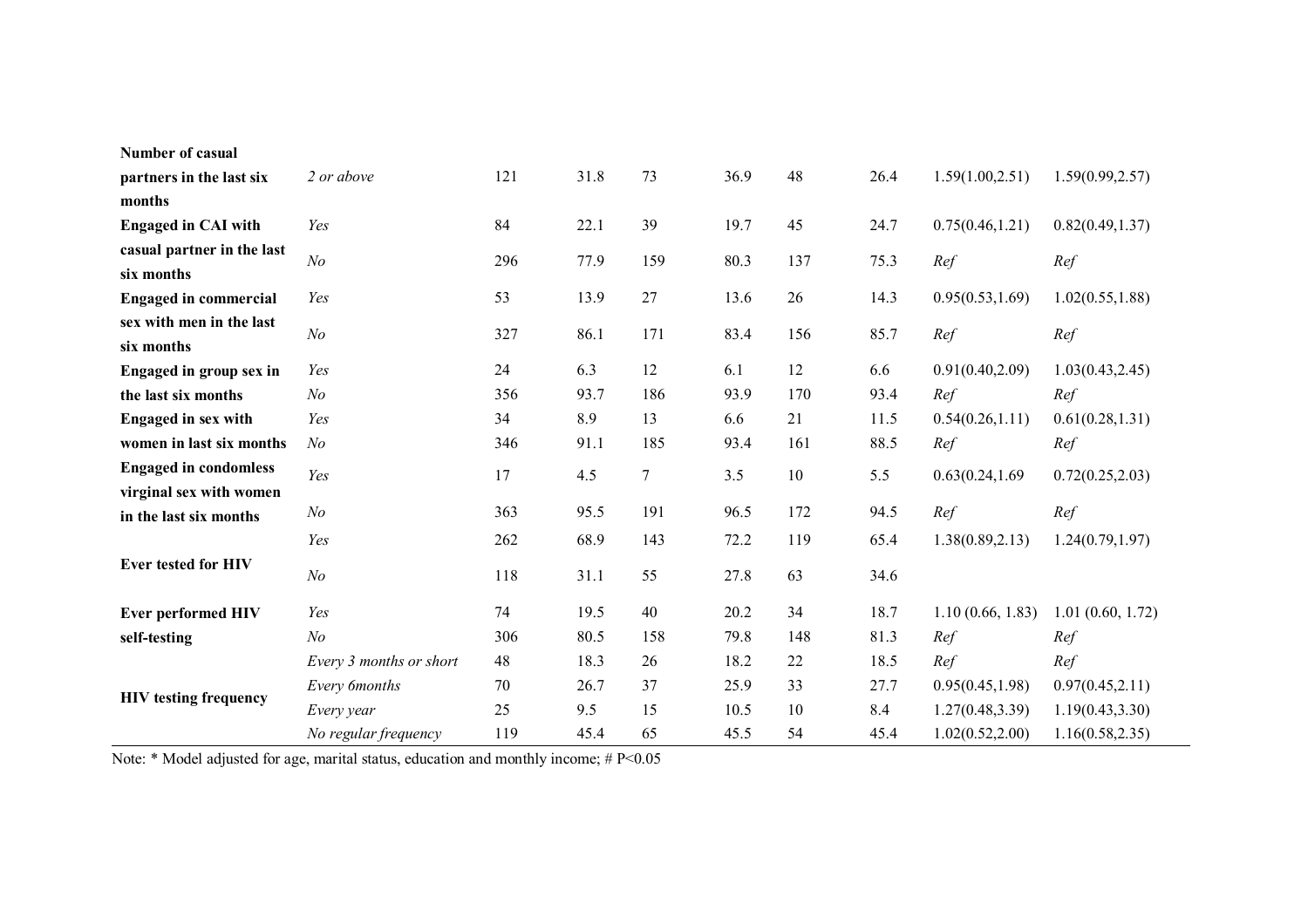**Figure Legend:** 

**Figure 1 Flowchart** 

# **Supplement Legend**

**Supplement Table 1 Self-testing features of the people who purchased the self-testing kits from SET model in China, 2015 (N=198)** 

**Supplement Table 2 Self-reported Facilitators and barriers of HIVST for people who purchased self-testing kits from SET model in China, 2015 (N=198)**